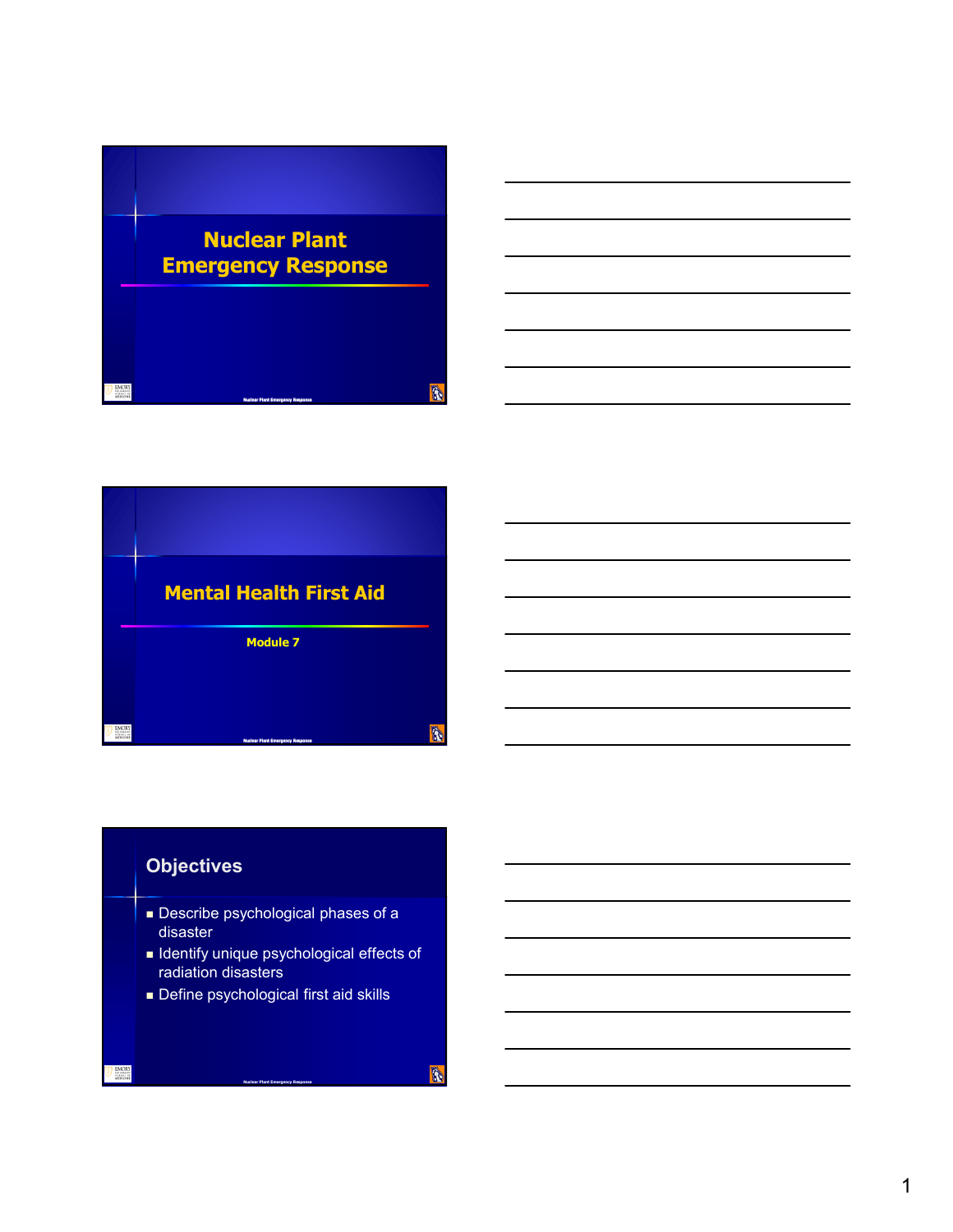#### **Disaster Mental Health Training**

 $\blacksquare$  Important for:

- Public health professionals
- Clinicians
- First responders
- Volunteers
- Disaster preparedness training can reduce the risk of post-traumatic stress disorder for workers and volunteers who respond to disasters.

**Nuclear Plant Emergency Response**

**R** 

Feb.

#### **Radiation Disasters**

**Psychological consequences of** radiation disasters are unique, serious, and can be more severe and longer lasting than physical and economic consequences.

**Nuclear Plant Emergency Response**

## **Role of Public Health**

- Screening of persons for external contamination
- **Establish registry of** information about all persons screened for long term monitoring
- **Provide initial** psychological first aid



Ŵ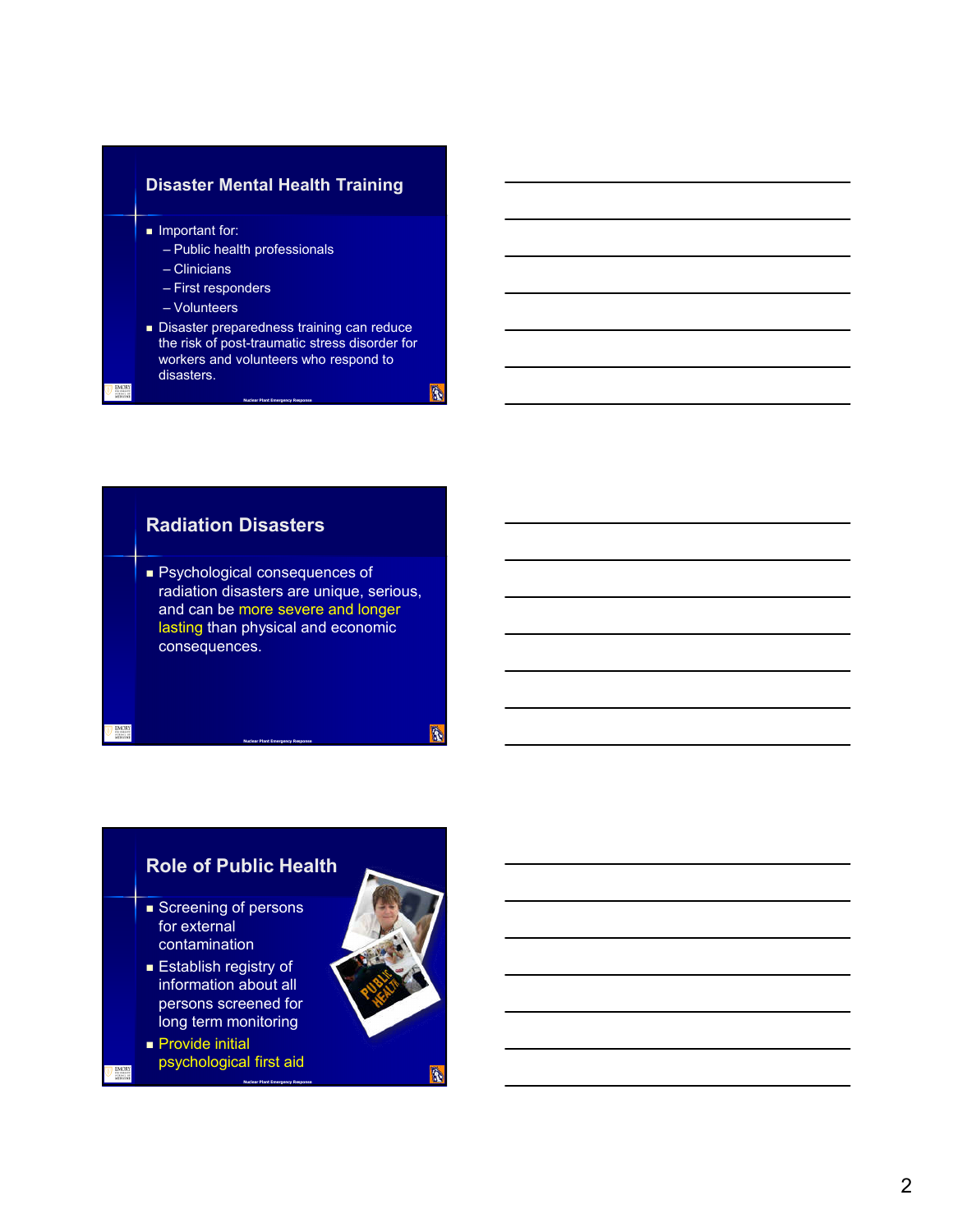



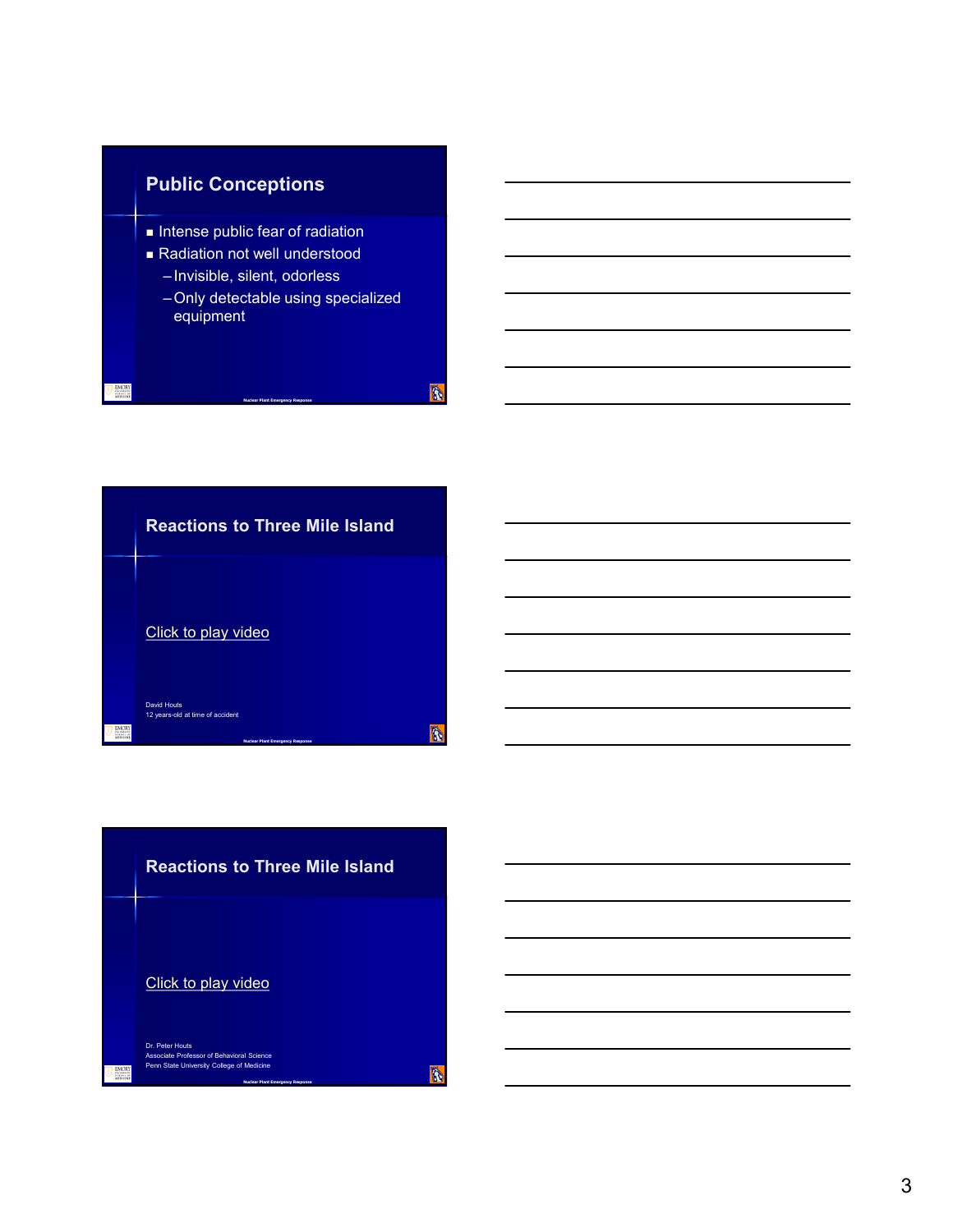





## **Adverse Psychological Effects**

- Affects contaminated and non-contaminated
- Several factors may contribute:
	- Lack of understanding of radiation and the screening process
	- Delayed impact of exposure
	- Mistrust of officials who are unable to provide consistent and clear-cut guidance regarding safety measures

**Nuclear Plant Emergency Response**

**B**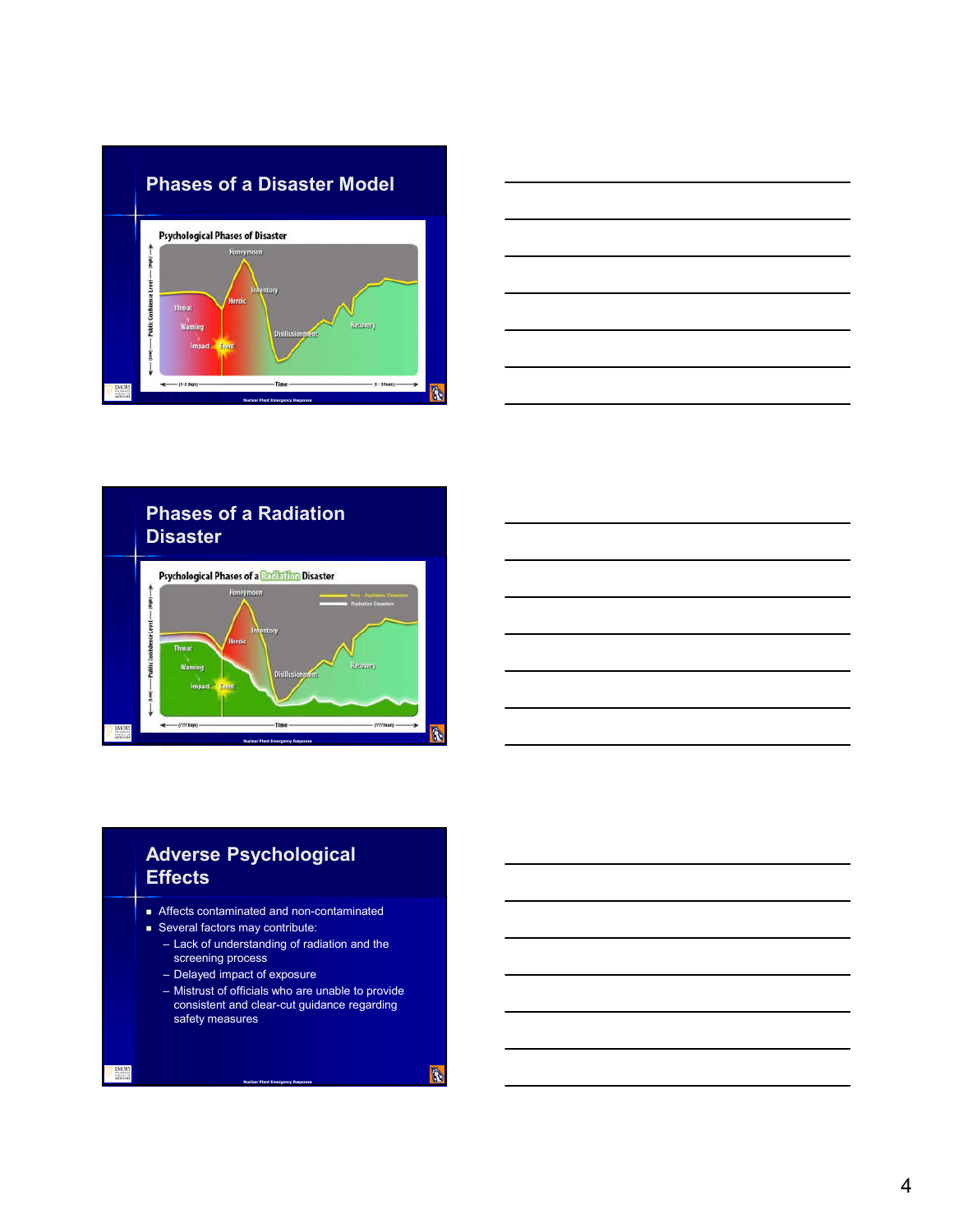# **Common Responses**

- **Stress**
- **Panic**
- Grief
- **Questioning**

– "Why has God done this to me?"

**Nuclear Plant Emergency Response**

Fo.

**B** 

R.

# **Mental Health Consequences**

- Common in survivors of disasters:
	- Generalized anxiety disorder
	- Post-traumatic stress disorder
	- Major depression
	- Alcohol and medication abuse
	- "Psychosomatic bind"
	- Lingering doubts about safety
	- Social stigma, loss of social support

**Nuclear Plant Emergency Response**

**Nuclear Plant Emergency Response**

## **Social Stigma**

- **s** Stigmatization of persons who are:
	- –Contaminated
	- –Potentially contaminated

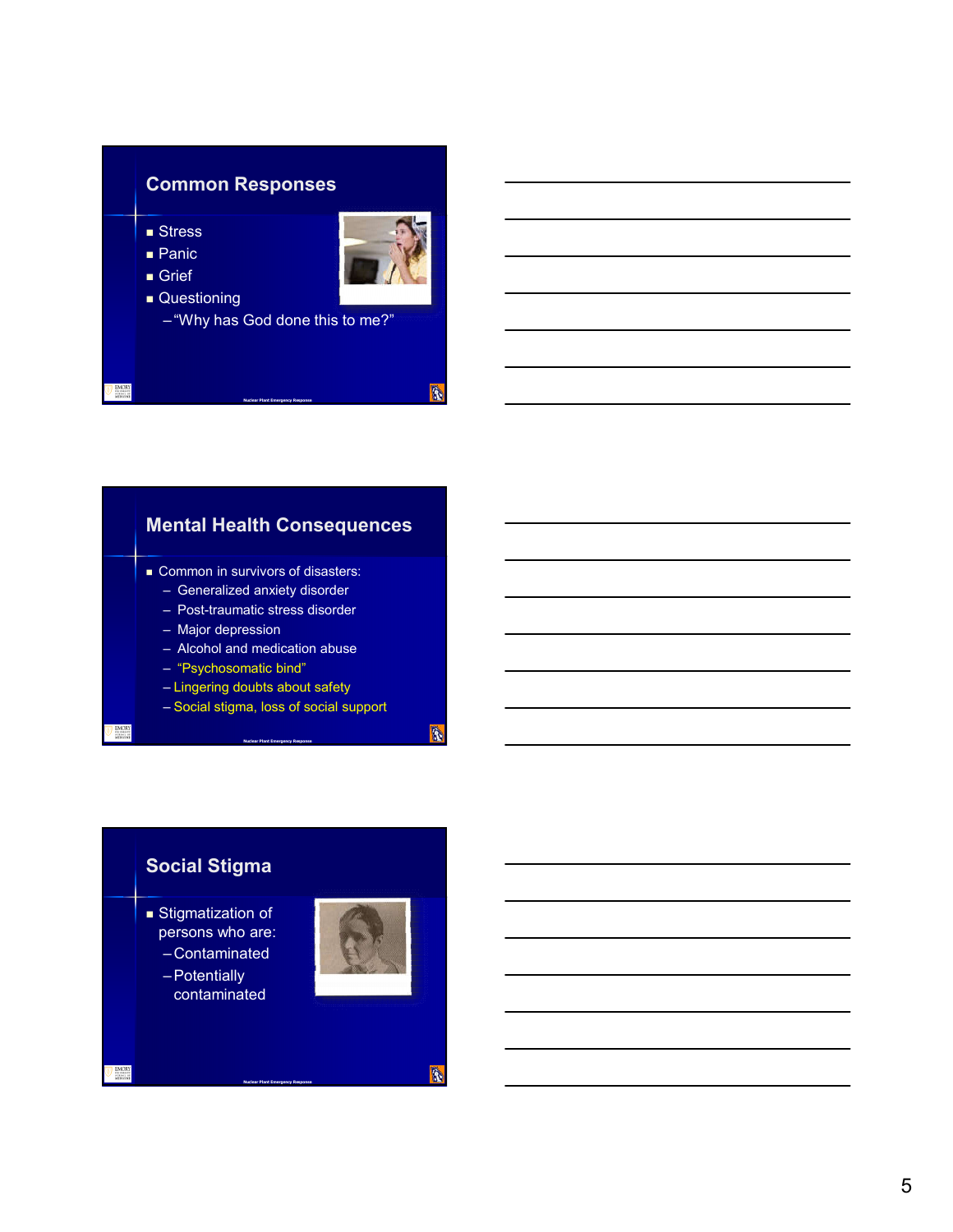

# **Social Stigma Post Goiânia**

- Residents protested against caskets being buried in the local cemetery
- When residents traveled to other parts of the country they were turned away
- Agricultural products from the region were banned – Japan: concerns about beef and rice

**Nuclear Plant Emergency Response**

#### **High-risk Groups** ■ Children **Pregnant women Mothers with young** children **Evacuees**

**Nuclear Plant Emergency Response**

- Older persons
- **People with mental illness**
- **Those with limited social**

support

**Emergency workers** 

EMORT



**B**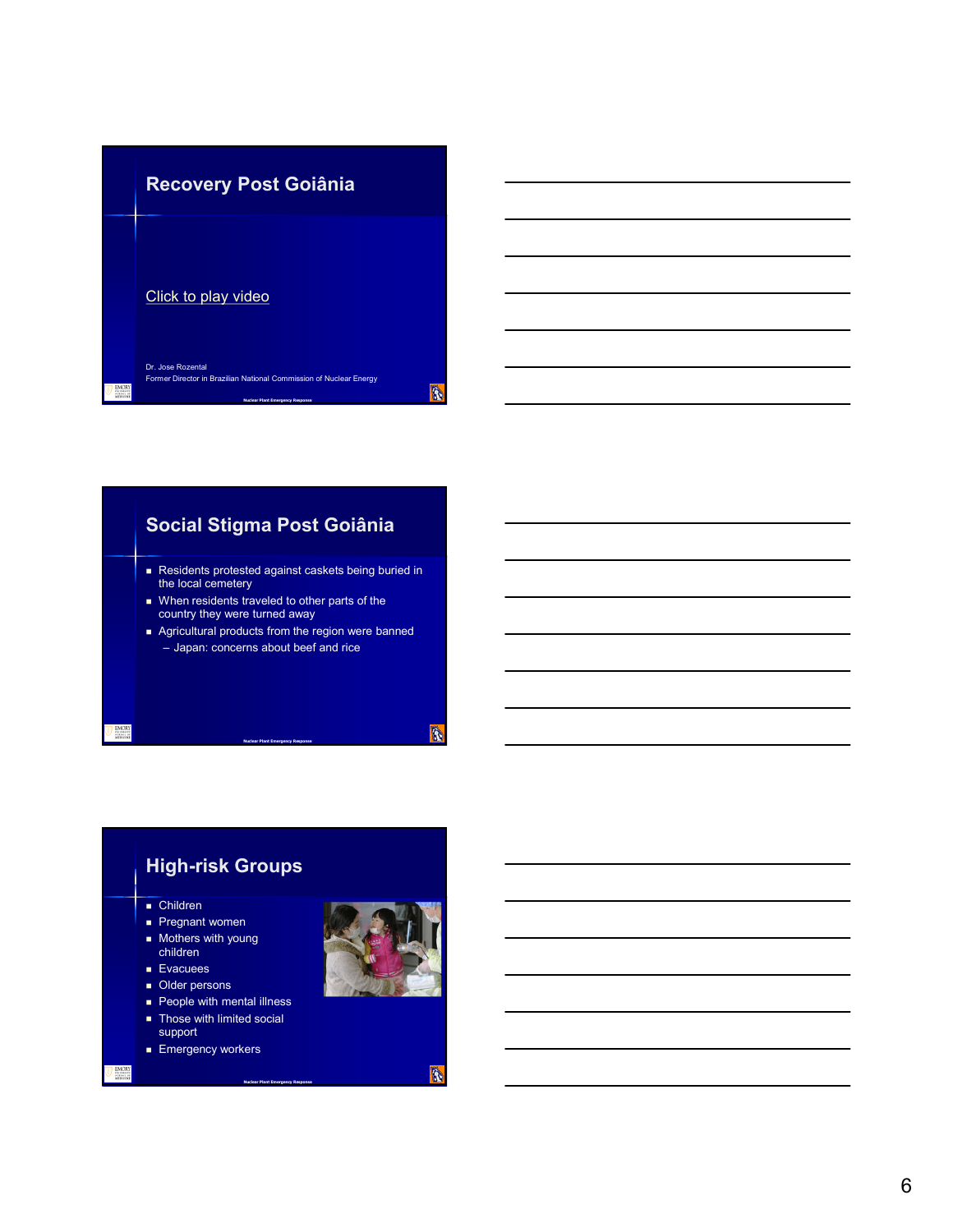



## **Psychological First Aid Basics**

Get the person to actively engage with you

**Nuclear Plant Emergency Response**

- Promote:
	- Safety
	- Calm
	- Connectedness
	- Self-efficacy
	- Help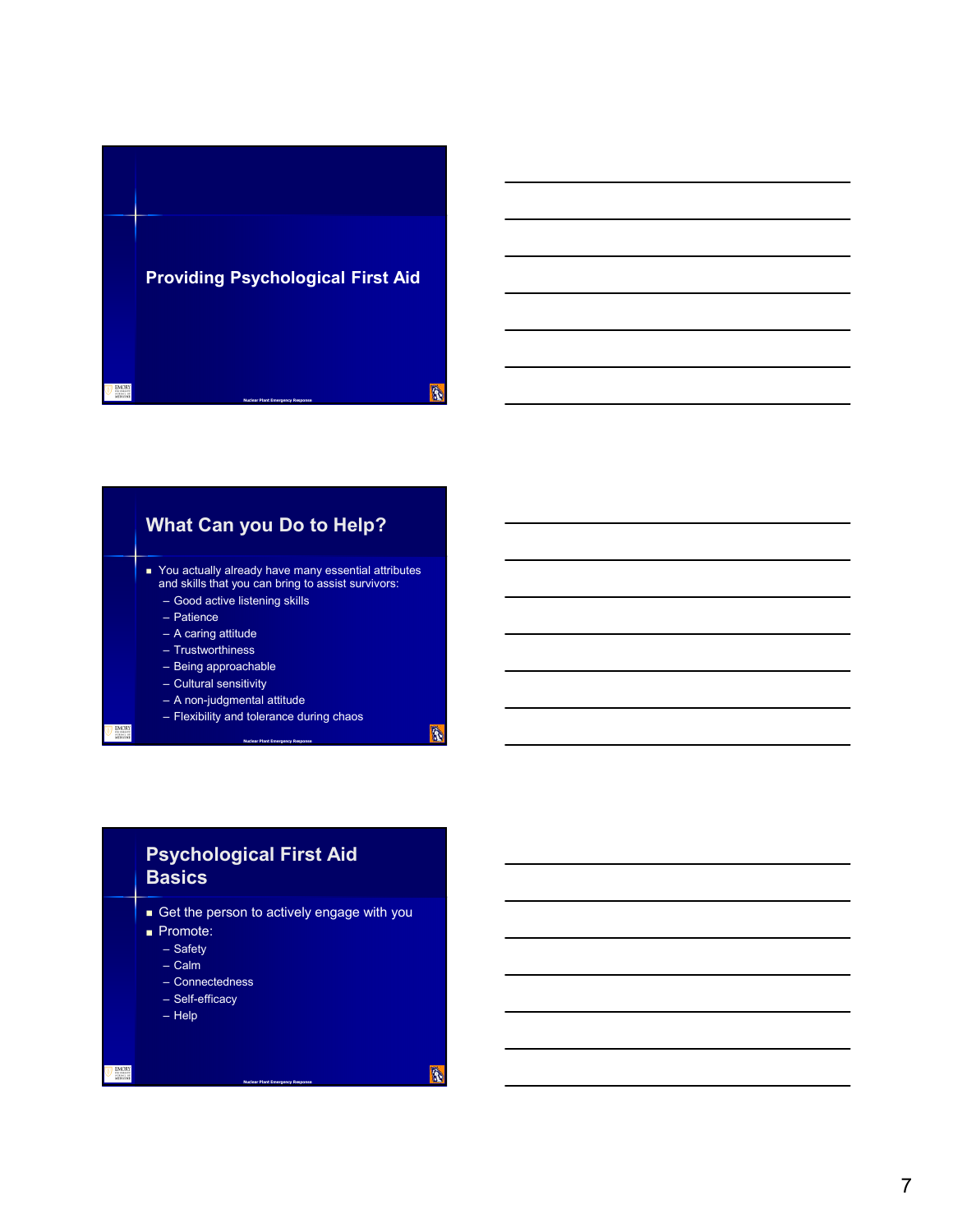#### **What to Do**

- **IMMED INTERFERITY INTERFERIT AND INTERFERIT IN A LIME INTERFERIT** Intent
- Remain calm yourself
- Communicate calmly and clearly
- Stand or sit squarely facing the survivor
- Keep your posture "open"
	- no crossed arms or legs
- **Lean forward**
- Keep eye contact

#### **What not to Do?**

Force people to share their stories with you

**Nuclear Plant Emergency Response**

**R** 

R.

Ō,

- Give simple reassurances
- Try to "explain" why you think they have suffered

**Nuclear Plant Emergency Response**

- **Break a promise or lie**
- **Criticize existing services**

# **When to Refer to a Specialist?**

- A survivor hints or talks openly about suicide
- There is a possibility of child abuse
- $\blacksquare$  There is a possibility of criminal activity
- Other cases for referral can be when:
	- The survivor seems to be socially isolated
	- The survivor feels persecuted
- Drug or alcohol dependent individuals
- **Individuals engaging in risky/threatening behavior**

**Nuclear Plant Emergency Response**

 $\blacksquare$  Individuals for whom it is difficult to maintain contact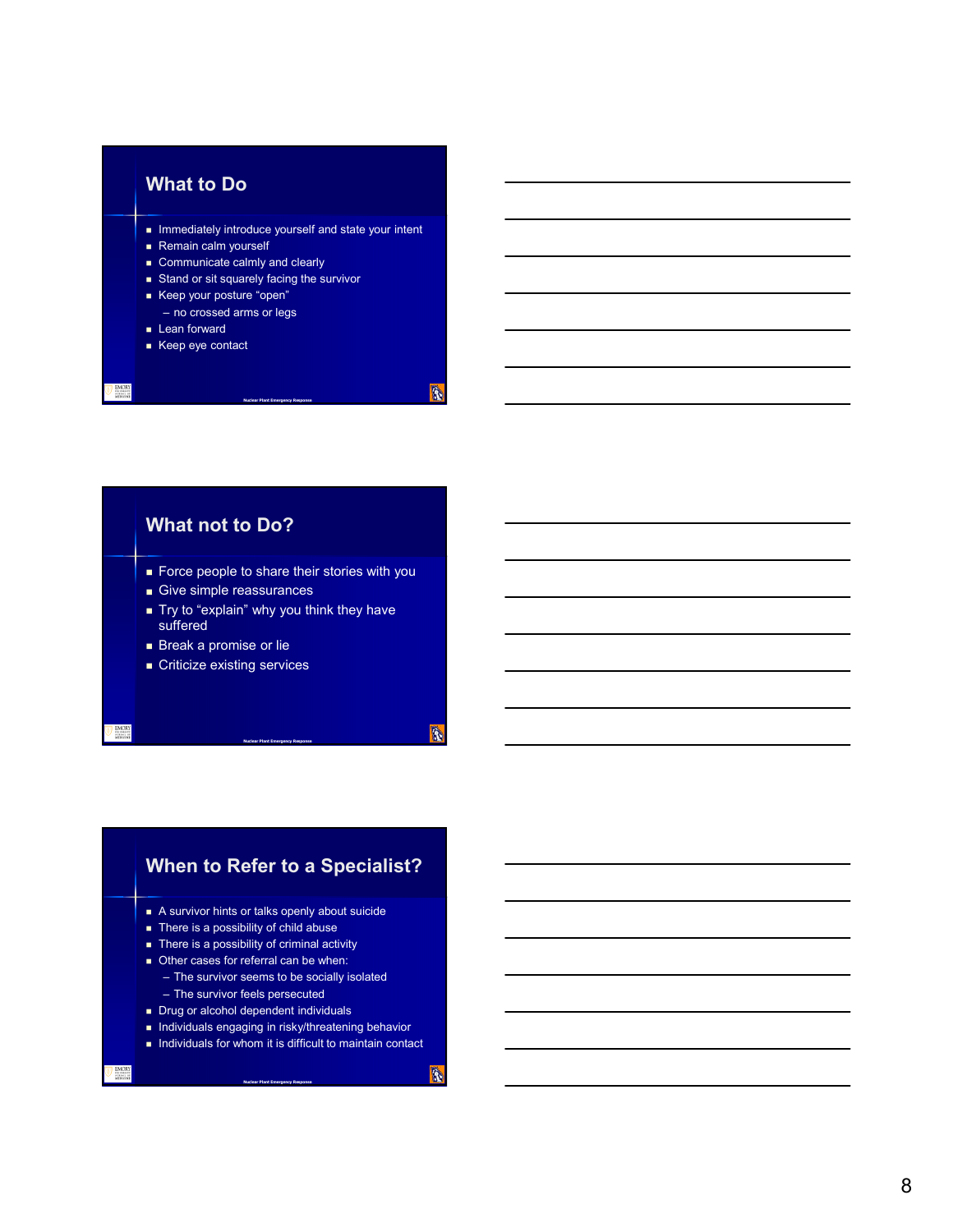



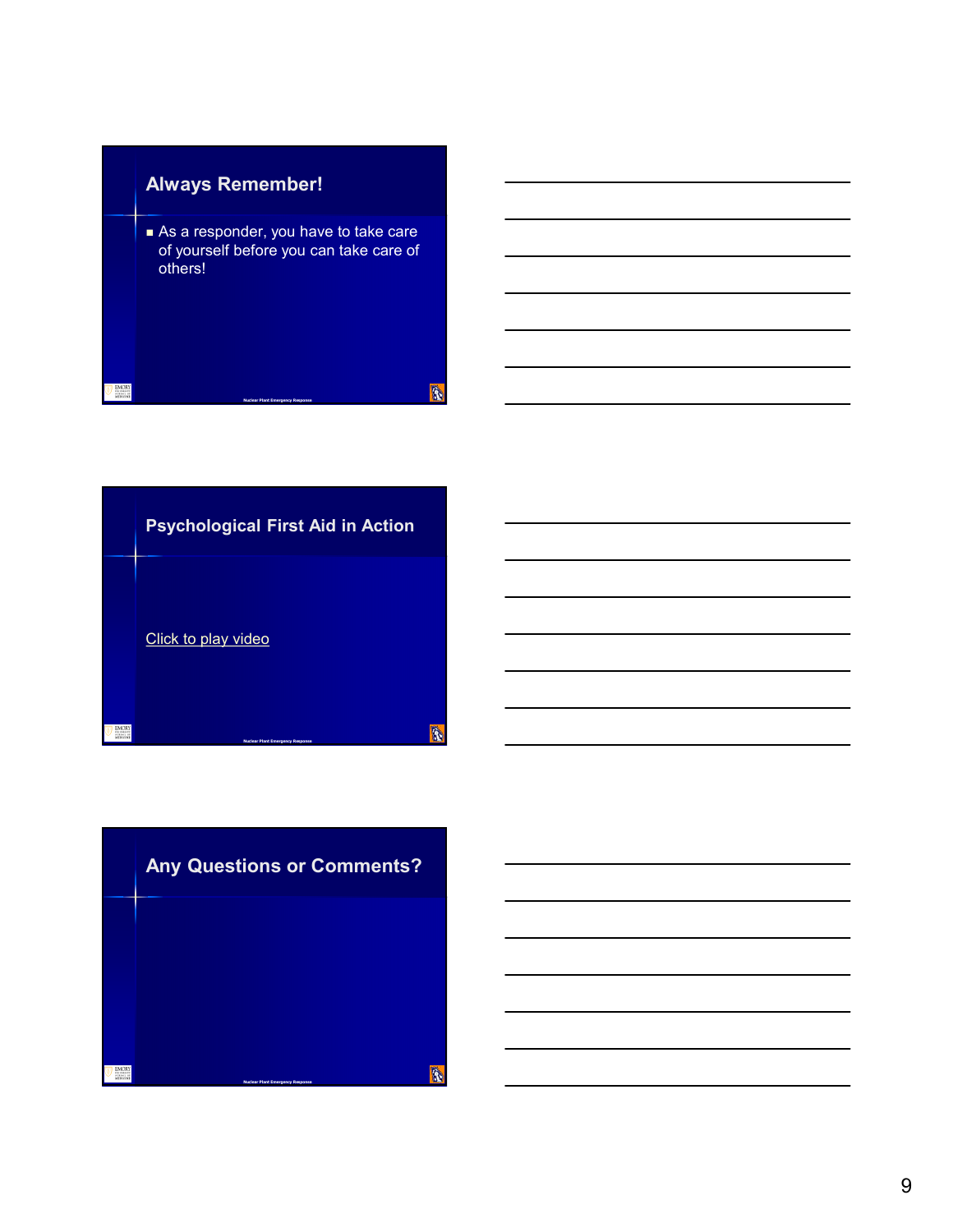#### **Summary Points**

- **People have an intense fear of radiation,** which can intensify the psychological response
- The social stigma experienced by victims in radiological disasters increases their need for services
- You are vital in the response to a disaster event!

**Nuclear Plant Emergency Response**

**B** 

**B** 

A

#### **Summary Points** ■ You make a difference in physical and psychological consequences for survivors Prepare yourself to anticipate stress reactions Anticipate your own emotional and physical response  $\blacksquare$  Incorporate a mental health component into your preparations for disasters, especially radiological ones.

**Nuclear Plant Emergency Response**

### **Adapted from CDC course WB1645**

http://www2a.cdc.gov/TCEOnline/registr ation/detailpage.asp?res\_id=2490